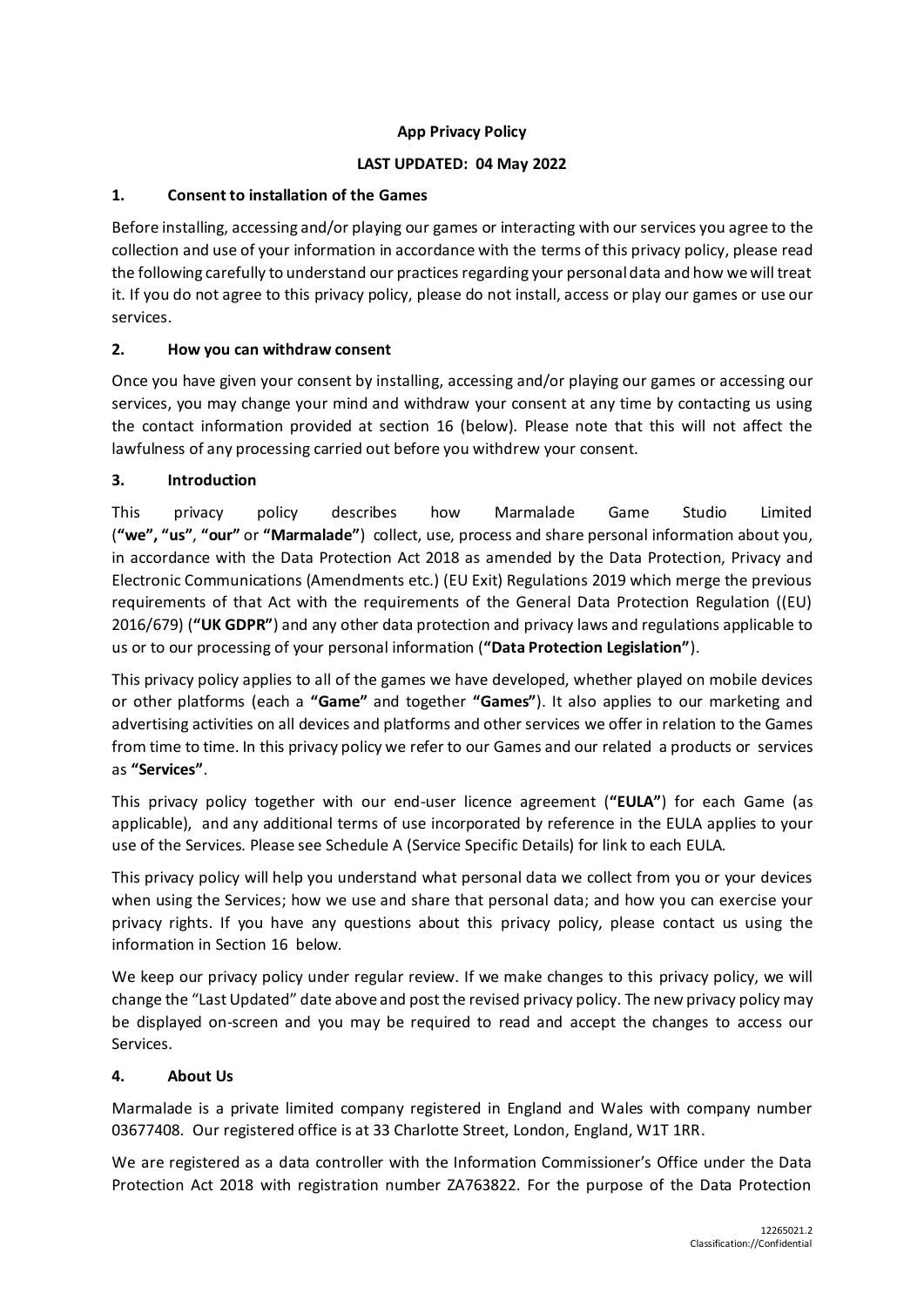Legislation and this policy, we are the "data controller". This means that we are responsible for deciding how we hold and use personal information about you. We are required under the Data Protection Legislation to notify you of the information contained in this privacy policy.

We have appointed a Data Protection Officer who is responsible for assisting with enquiries in relation to this privacy notice and our treatment of your personal data. If you wish to contact our Data Protection Officer please use the contact details in sectio[n 16](#page-11-0) below.

# **5. Parents & Children**

Where our Services (such as the Games: Monopoly and Game of Life 2) are designed to provide a fun, family-friendly experience for users of all ages. We have categorised such Services as being **"Family Friendly"** and we have taken precautions for younger users who might access those Services. Specifically, for children under the minimum applicable age, which varies by jurisdiction (**"Children"**), if we collect personal data, it will only be as necessary to support our core internal operations in compliance with the US's Children's Online Privacy Protection Act and the U.K.'s Age Appropriate Design Code. We also take steps to prevent Children from disclosing personal data publicly while using those Services.

If you are a parent or legal guardian of a child using any Services designated as Family Friendly, you may contact us to review your child's personal data, ask us to delete it, or tell us to stop collecting or using it. To do so, please contact us using the information provided in section [16](#page-11-0) below.

If our Services are not categorised as Family Friendly, the Services are not intended for or directed at, children and we do not knowingly or intentionally collect or process data relating to any such children who may be using the Services.

To see whether a particular Service is Family Friendly, please refer to Schedule A (Service Specific Details).

### **6. Information that we collect or receive**

We collect and receive information from and about you by different means as described below.

### **All data subjects**

We will collect and process information about you: (i) which you provide to us when you contact us by email, telephone, post or social media in relation to the Services; and (ii) from third parties and/or publicly available resources.

If you submit an enquiry to us then, depending on the nature of your enquiry, we may collect further details from you so as to understand the context in which you are making the enquiry and/or to understand which of our Services may be of interest to you.

This information may include the following:

- **Identity Data:** Includes your personal details such as your name, address and other contact details;
- **Communication Data:** Includes details of any contact we have had with you in relation to the provision, or the proposed provision, of our Services; our correspondence and communications with you; information about any complaints and enquiries you may have submitted to us;
- **Service Data:** Includes details of any Services you have received from us;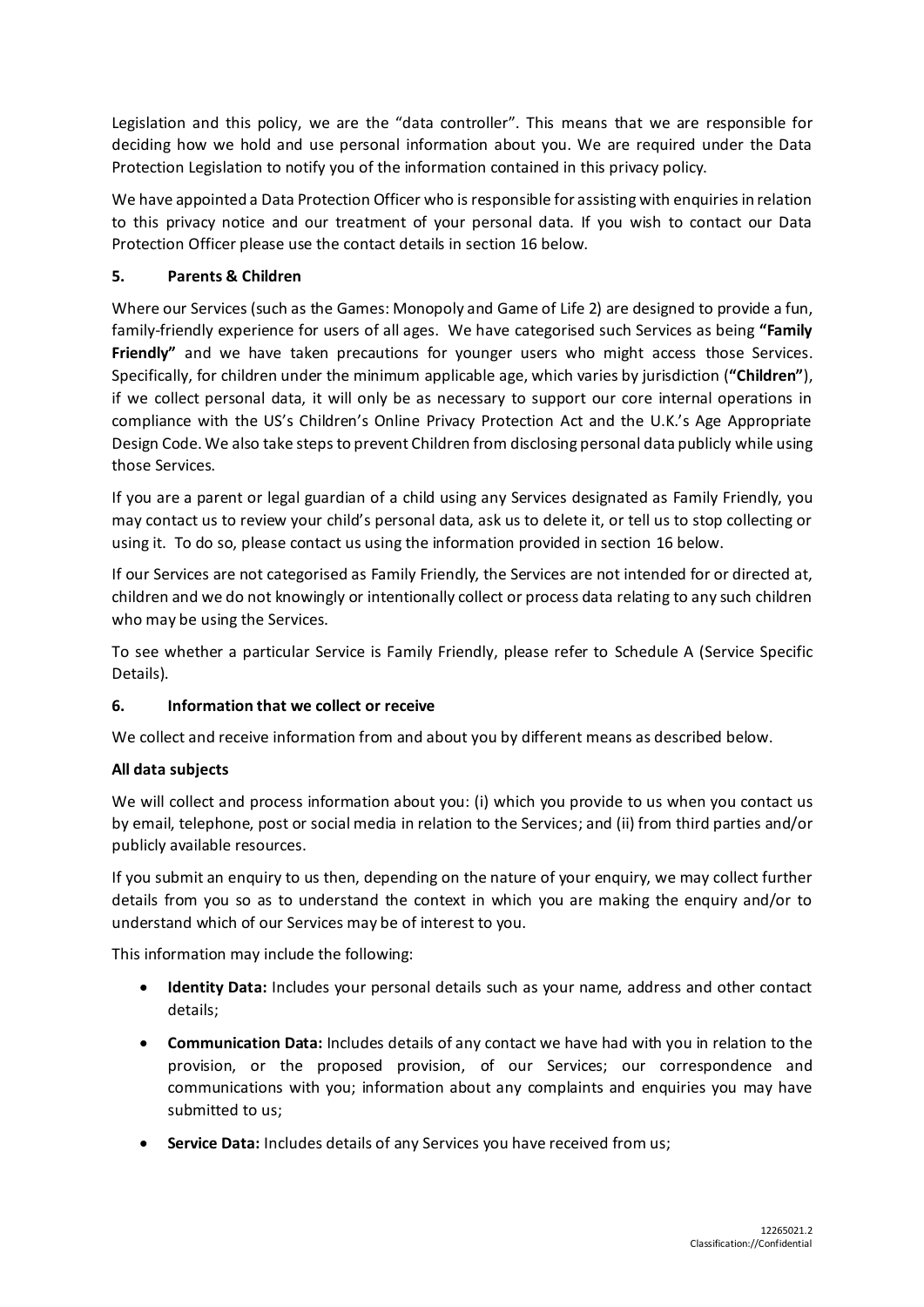- **Marketing:** Includes information from any research or surveys conducted by us in which you may have participated; information from any marketing activities to which you may have responded or in which you may have participated;
- **Public:** Information we receive from other sources, such as publicly available information, and information provided by third parties.

#### **Games**

If you play our Games then we may collect and use the following additional personal information set out in this section.

#### Information provided by you

When you play each of our Games you will have the option to create an account username. You should not disclose your actual name or email address for this online identifier because it will be visible to other users of the Games.

For Games which are categorised as being Family Friendly any users who are Children will be restricted from creating a username to prevent disclosure of their personal data. For any of our other Services (including Games which are not categorised as being Family Friendly), we do not knowingly collect personal information from Children and there is no restriction on the user's choice of username.

#### Information automatically collected

We also collect the following information automatically when you play our Games:

- **Identity Data:** Date of birth;
- **Device and Location Data:** Information about your device and network, including your Internet Protocol address (IP address); device ID and name; Apple's ID for Advertisers (IDFA) or Google Advertising ID (GAID); your general location (i.e., nearest City), which we determine from your mobile device settings; type of device; operating system; type of mobile browser; time zone settings; and platform;
- **Profile and Usage Data:** Includes, your account username and password; information about your use of the Games, including when and how you installed the Games; when you use the Game; the content you view; your Game usage data, including the Games played, Game performance, and scores; and purchase history, including all purchases made within the Games;
- **Performance and diagnostic data:** Includes information such as software errors and load time details, detailed information about crashes or information if the software runs slower than expected; and
- **Marketing and Communication Data:** Includes your preferences for receiving marketing communications from us and third party websites and services and your communication preferences.

#### Information provided by others

• **Your Contacts:** We may also receive information about you from other users of the Games. For example, when other users you know use our Services (such as Bubble Chat), they may provide your phone number, email address or user name and other information just as you may provide theirs to us. They may also send you messages or send messages to groups to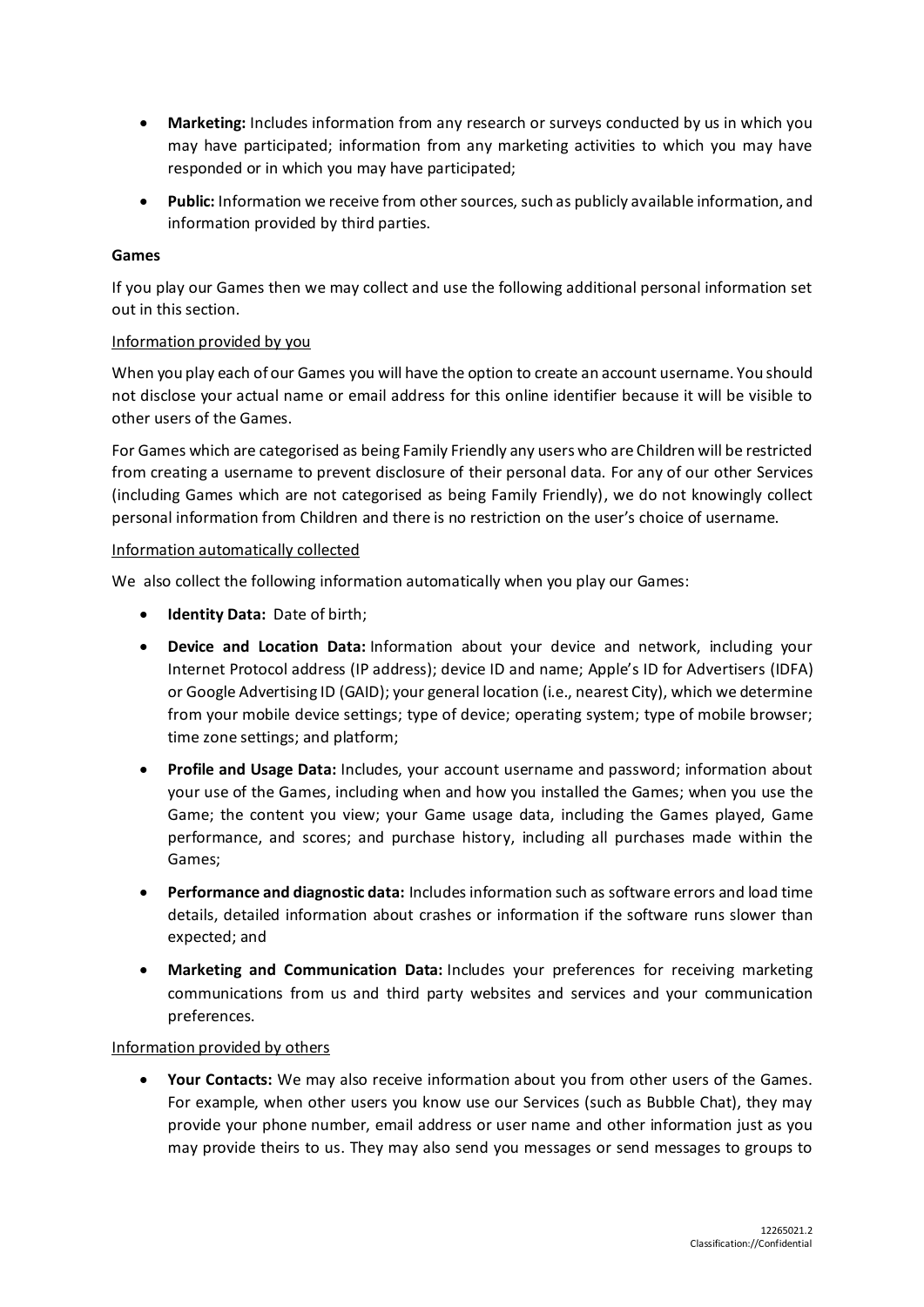which you belong. We require each of these users to have lawful rights to collect, use, and share your information before providing any information to us.

• **Social Media Sites:** We may also receive information about you when you can engage with some of our Services on or through third party social media sites, services, and applications (**"Social Media Sites"**). When you link to or interact with our Services through Social Media Sites, you may allow us to receive certain personal information from your social media account (e.g., name, user ID, email address, profile photo, photos and videos, gender, birthday, location, your list of friends and their contact details, people you follow and/or who follow you, the posts or the 'likes' you make). We may also receive personal information from your interaction with our content (e.g., content viewed, performance in Games, high scores in Games and information about advertisements you have been shown or have clicked on). By providing this personal information or otherwise interacting with our Services through Social Media Sites, you consent to our use of Information from the Social Media Sites in accordance with this Privacy Policy.

#### **Optional Features**

Our Services may have optional features from time to time which, if used by you, require us to collect additional information to provide such features. You will be notified of such collection, as appropriate. If you choose not to provide the information needed to use a feature, you may be unable to use these features.

#### Bubble

If you use 'Bubble' our interactive text and video chat services (**"Bubble"**) while playing our Games or as a stand-alone Service via the Bubble Play application we may also collect the following additional personal information about you:

- **Identity Data:** You have the option to provide your email to create a Bubble account and you can also provide your Facebook ID, Apple ID, Google ID and MailChimp email address to use Social Media Sites to enable friends to find you.
- **Your Connections:** You can use the contact upload feature and otherwise provide us, if permitted by applicable laws, with the Facebook ID, Apple ID, Google ID and email addresses of your contacts, including those of users of our Services and your other contacts. You may also give your groups a name.
- **Your Messages:** We store a copy of your messages on our servers which are encrypted on disk. Each chat room you participate in has a maximum storage limit of 100 messages, meaning that once the limit of 100 messages is reached the earliest message or messages in the chat room will be deleted and the new message will be stored. Messages in the chat room are subject to the same data retention principles as set out in section [11](#page-6-0) of this policy and in any event will be retained for no longer than 12 months.

Please also keep in mind that in general any user of the Bubble can capture screenshots of your chats or messages or make recordings of your video calls with them and send them to third parties (including by publishing them on Social Media Sites).

#### **Aggregated and anonymised data**

We may also collect, use and share information that does not identify you individually, including aggregated or anonymised information that we create or collect from other sources for any purpose. This information helps us better understand larger groups of users. It could be derived from your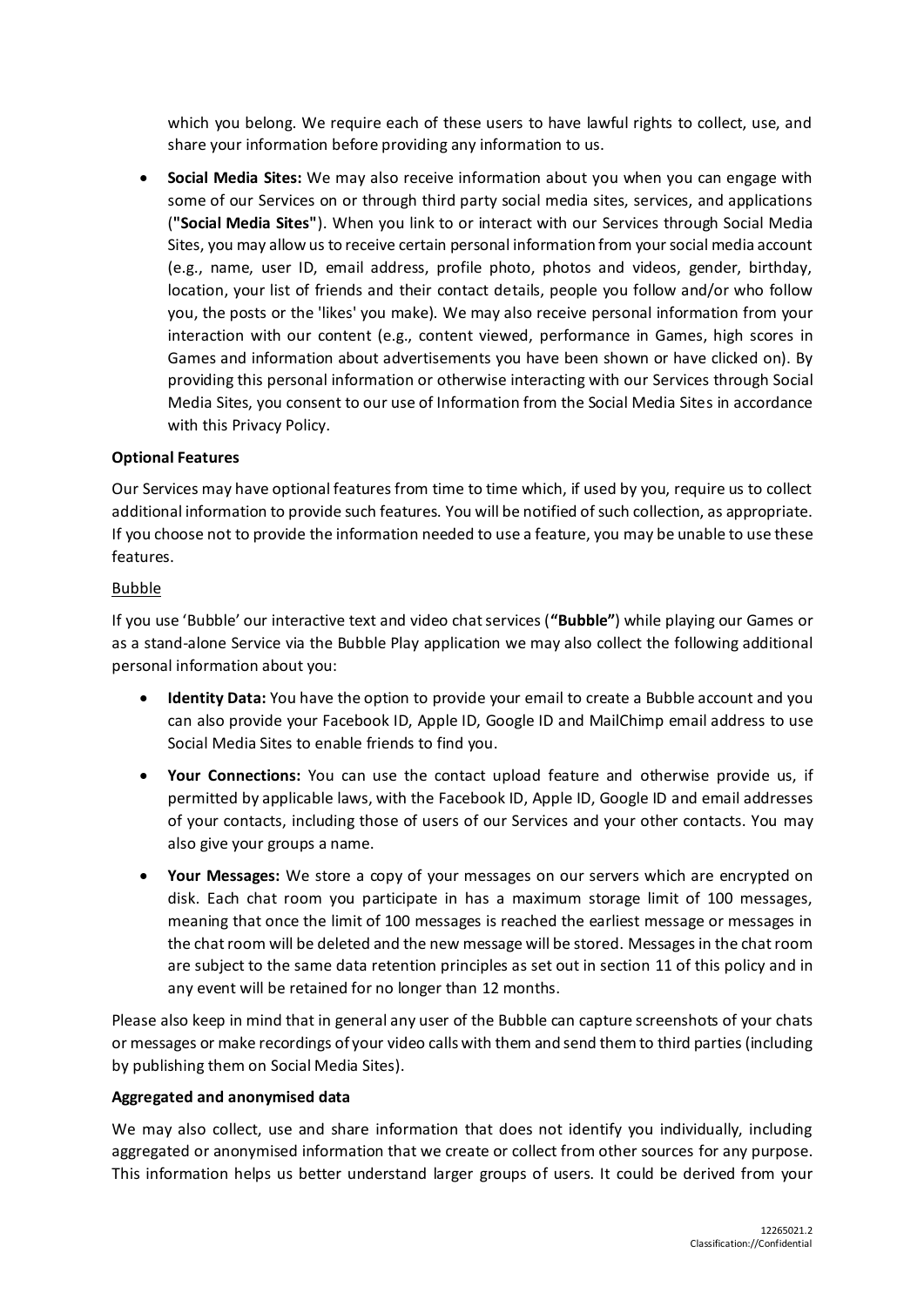personal data but is not considered personal data under the Data Protection Legislation as this data will not directly or indirectly reveal your identity. For example, we may aggregate your Usage Data to calculate the percentage of users accessing a specific feature of the Services. However, if we combine or connect any aggregated data which identifies you, we will treat the combined data as personal data and use it in in accordance with this privacy policy. But please note that this privacy policy does not restrict our ability to process information that does not individually identify you, and we may use and disclose aggregated or de-identified information for any reason permitted by law.

# **Special Categories**

We do not collect any Special Categories of Personal Data about you (this includes details about your race or ethnicity, religious or philosophical beliefs, sex life, sexual orientation, political opinions, trade union membership, information about your health, and genetic and biometric data). Nor do we collect any information about criminal convictions and offences.

### **7. How we use your data**

We will only use your personal information for certain specified reasons and only where we have a lawful basis to do so. The lawful bases are as follows:

- **Contract:** We may process your personal data for purposes necessary for the performance of our contract with you, or for steps preparatory to entering into a contract with you, and to comply with our legal obligations.
- **Legitimate Interests:** We may process your personal data for the purposes of our own legitimate interests provided that those interests do not override any of your own interests, rights and freedoms which require the protection of your personal data. This includes processing for marketing, business development, statistical and management purposes.
- **Legal Obligation:** We may process your personal data to meet our legal obligations under applicable law (e.g. financial reporting).
- **Consent:** We may process your personal data for certain additional purposes with your consent, and in these limited circumstances where your consent is required for the processing of your personal data then (i) we will request such consent from you separately, and (ii) you have the right to withdraw your consent to processing for such specific purposes.

Please note that we may process your personal data on more than one lawful bases depending on the specific purpose for which we are using your personal data.

### *Situations in which we will use your personal data*

We may use the personal information we collect about you to:

- **Services:** make the Services available to you, including to operate the Services; to communicate with you about your access to and use of the Services; to respond to your enquiries; to fulfil your orders and requests; to provide troubleshooting and other technical support; for other customer service and support purposes; and to tailor content we send or display while you are using our Services (e.g., for your geographic area);
- **Security and integrity of the Services:** verify your identity; to detect and prevent fraud, cheating and unauthorised activities; to facilitate software updates; to secure our systems and the Services; to prevent hacking, cheats and spamming; to enforce the terms of the EULA and other applicable terms; and to protect the rights and safety of our users;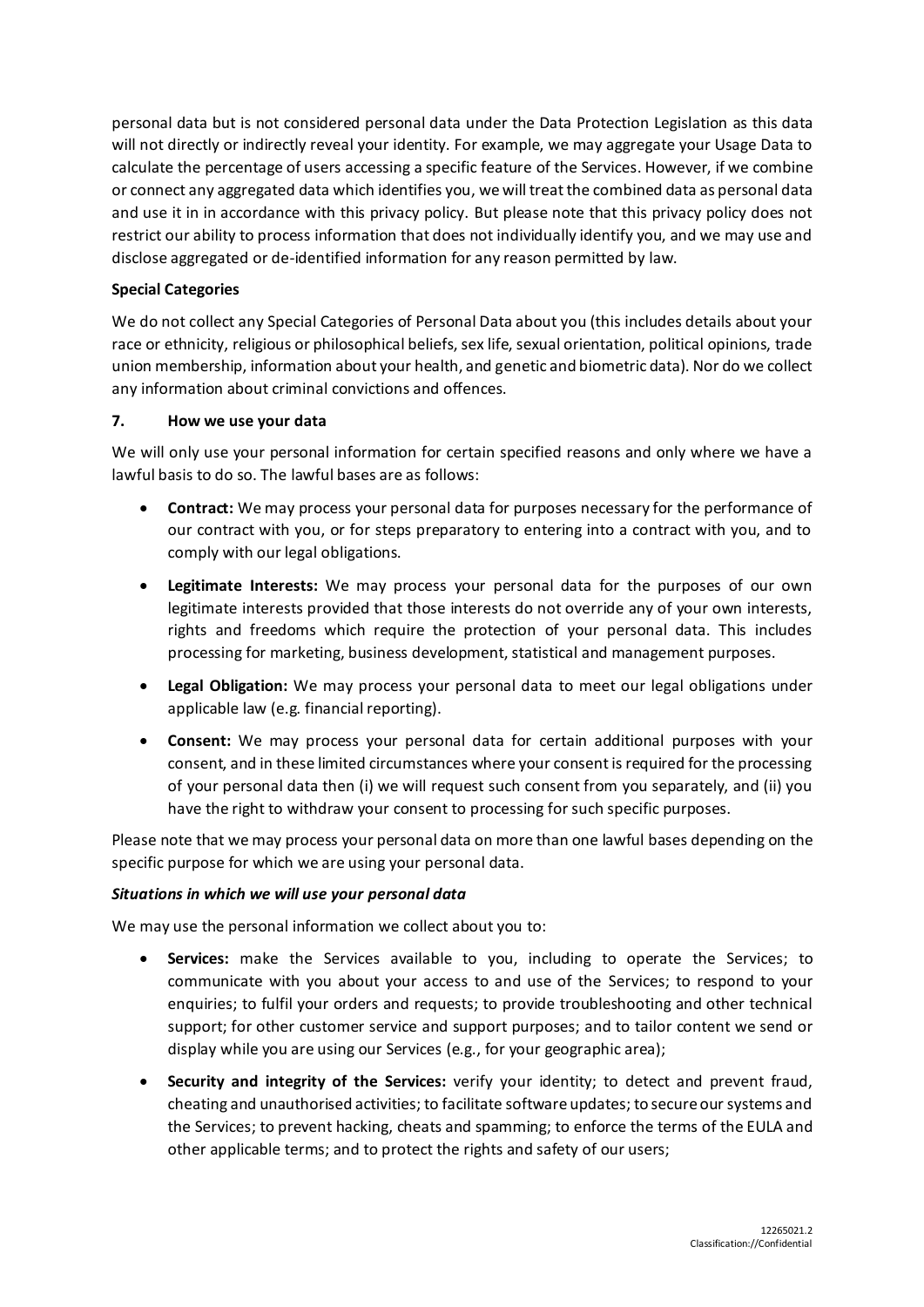- **Development:** analyse and improve our Services, including to better understand how you access and use the Services; to evaluate and improve the Services; to develop new games, features, offerings and services; and for other research and analytical purposes;
- **Marketing and Advertising:** target, personalise and improve our advertising, marketing and promotions, including to reach you with more relevant advertisements outside the games (including when you visit third party websites such as social network sites); to evaluate, measure and improve the effectiveness of our advertising campaigns; to contact you about our Services or other products or information we think may interest you; and at times, to administer promotions and contests;
- **Legal:** defend our legal rights, including to manage and respond to actual and potential legal disputes and claims and to otherwise establish, defend or protect our rights or interests, including in the context of anticipated or actual litigation with users or third parties; and
- **Compliance:** conduct necessary auditing, reporting, corporate governance, and internal operations; and to comply with legal obligations, including as part of a judicial proceeding; to respond to a warrant, court order, or other legal process; or as part of an investigation or request, whether formal or informal, from law enforcement or a governmental authority.

If you refuse to provide us with certain information when requested, we may not be able to perform the some or all of the Services. Alternatively, we may be unable to comply with our legal or regulatory obligations. We may also process your personal information without your knowledge or consent, in accordance with this notice, where we are legally required to do so.

### **8. Information sharing and transfers**

This section explains how we may share the information we collect with third parties. This section applies to all of our Services and should be read in conjunction with the Service Specific Details at Schedule A.

### *Why might you share my personal information with third parties?*

We will share your personal information with third parties where it is necessary to complete any transaction or to provide you with the Services you have requested. We also share personal information: with third party service providers and vendors working on our behalf, when we are required by law or to respond to legal process, to protect our customers, to protect lives; to maintain the security of our Services; and to protect the rights of Marmalade and our customers.

### *Which third-party service providers process my personal information?*

"Third parties" includes third-party service providers. The following activities are carried out by thirdparty service providers: IT and data storage services, software development services, professional advisory services, online and mobile analytics and performance diagnostics services, marketing, advertising and campaign services and administration services.

All of our third-party service providers are required to take commercially reasonable and appropriate security measures to protect your personal information. We only permit our third-party service providers to process your personal data for specified purposes and in accordance with our instructions.

The third parties we engage varies depending on the Services. Please refer to Schedule (Service Specific Details).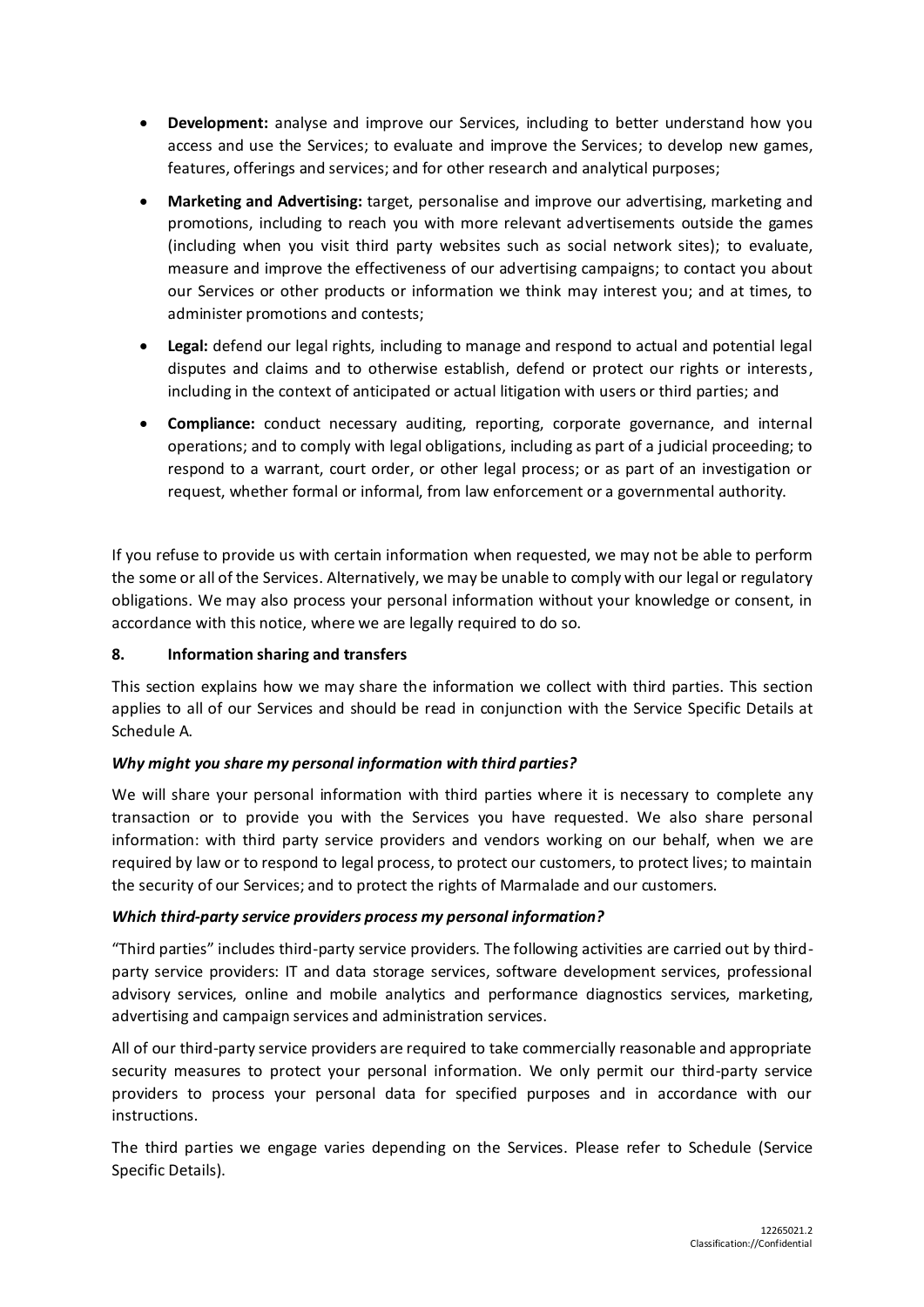### *What about other third parties?*

We may also share your personal information with other third parties, for example in the context of a possible sale or restructuring of our business, where an external organisation conducts an audit or undertakes quality checks for us, or where sharing with third parties such as counsel or other lawyers, accountants and experts is appropriate in order to provide our services to you. We may also need to share your personal information with a regulator or to otherwise comply with the law. We may disclose your personal information in order to protect our rights or property or those of our clients or others; and this includes exchanging information with other companies and organisations for the purposes of fraud prevention, compliance with anti-money laundering and 'know your client' requirements, and credit risk reduction.

### **9. Transferring information outside the United Kingdom (UK)**

The section applies if you live in the UK.

When information we control is transferred or transmitted to, or stored and processed outside the UK, for example in the United States or third countries outside the UK, we ensure that a similar degree of protection is afforded to it by relying on the following transfer safe guarding mechanisms:

- **Adequacy Decisions:** We may transfer your personal data to countries that have been deemed to provide an adequate level of protection for personal data by the UK Secretary of State; and
- **Standard Contractual Clauses:** Where we use certain service providers, we may use specific contracts approved by the UK Secretary of State which provide appropriate safeguards for personal data; and

Please contact our Data Protection Officer if you want further information on the specific mechanism used by us when transferring your personal data out of the UK.

#### **10. Transferring information outside the European Economic Area (EEA)**

The section applies if you live in the EEA.

When information we control is transferred or transmitted to, or stored and processed outside the EEA, for example to the UK, United States or third countries outside the EEA, we ensure that a similar degree of protection is afforded to it by relying on the following transfer safe-guarding mechanisms:

- **Adequacy Decisions:** We may transfer your personal data to countries that have been deemed to provide an adequate level of protection for personal data by the European Commission; and
- **Standard Contractual Clauses:** Where we use certain service providers, we may use specific contracts approved by the European Commission which provide appropriate safeguards for personal data.

Please contact our Data Protection Officer if you want further information on the specific mechanism used by us when transferring your personal data out of the EEA.

#### <span id="page-6-0"></span>**11. Data Retention**

We will only retain your personal data for as long as is necessary to fulfil the purposes for which it is collected. When assessing what retention period is appropriate for your personal data, we take into consideration:

• our requirements;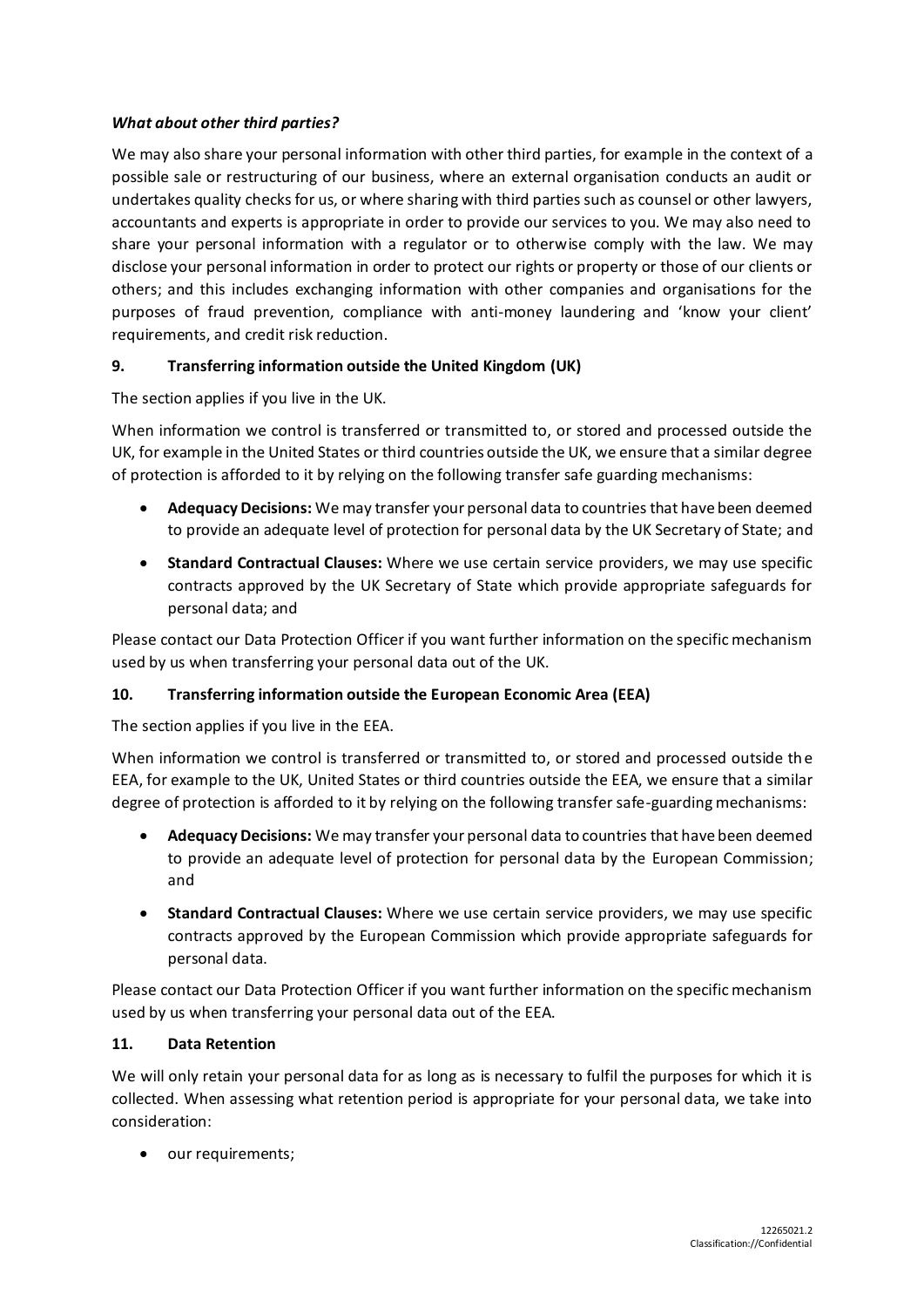- the purposes for which we originally collected the personal data;
- the lawful grounds on which we based our processing;
- the types of personal data we have collected;
- the amount and categories of your personal data; and
- whether the purpose of the processing could reasonably be fulfilled by other means.

In some circumstances (for example when we collect statistical data about users' actions and patterns when using particular Services) we may anonymise your personal information so that it can no longer be associated with you, in which case we may use such information without further notice to you.

In some circumstances you can also ask us to delete your data: see section [13](#page-7-0) below for further information.

### **12. Data Security**

The security of your personal data is important to us. We implement technical, administrative, and physical security measures to protect your personal data from unauthorised access, use, and disclosure. This includes, for example, encrypted communications, physically secured rooms, firewalls, password protection systems. Despite these efforts, we cannot guarantee the security of your personal data. If we learn that your unencrypted personal data has been compromised by a data breach, we will notify you consistent with applicable laws.

#### <span id="page-7-0"></span>**13. Your Privacy Rights**

Under certain circumstances by law, you have the right to:

- **Request access to your personal data.** This enables you to receive details of the personal information we hold about you and to check that we are processing it lawfully.
- **Request correction of the personal data we hold about you.** You may ask us to correct personal data we hold about you if it is inaccurate or incomplete.
- **Request erasure of your personal data.** In some circumstances, such as where we no longer need it or if you withdraw your consent (where applicable), you may ask us to delete or remove your personal data where you have exercised your right to object to processing (see below).
- **Request the restriction processing of your personal data.** You may ask us to suspend the processing of your personal data in certain circumstances, such as where you contest the accuracy of the data or object to our use or stated legal basis.
- **Object to our processing of your personal data.** Where we are relying on a legitimate interest (or those of a third party) and there is something about your particular situation which makes you want to object to processing on this ground. You also have the right to object where we are processing your personal information for direct marketing purposes.
- **Request the transfer of your personal information to another party.**
- **Withdraw your consent.** If your personal data is processed based on your consent, you have the right to withdraw that consent at any time, in which case we must stop processing the data unless we have another legitimate basis for process for doing so in law. You may also ask us to explain the consequences of denying or withdrawing your consent.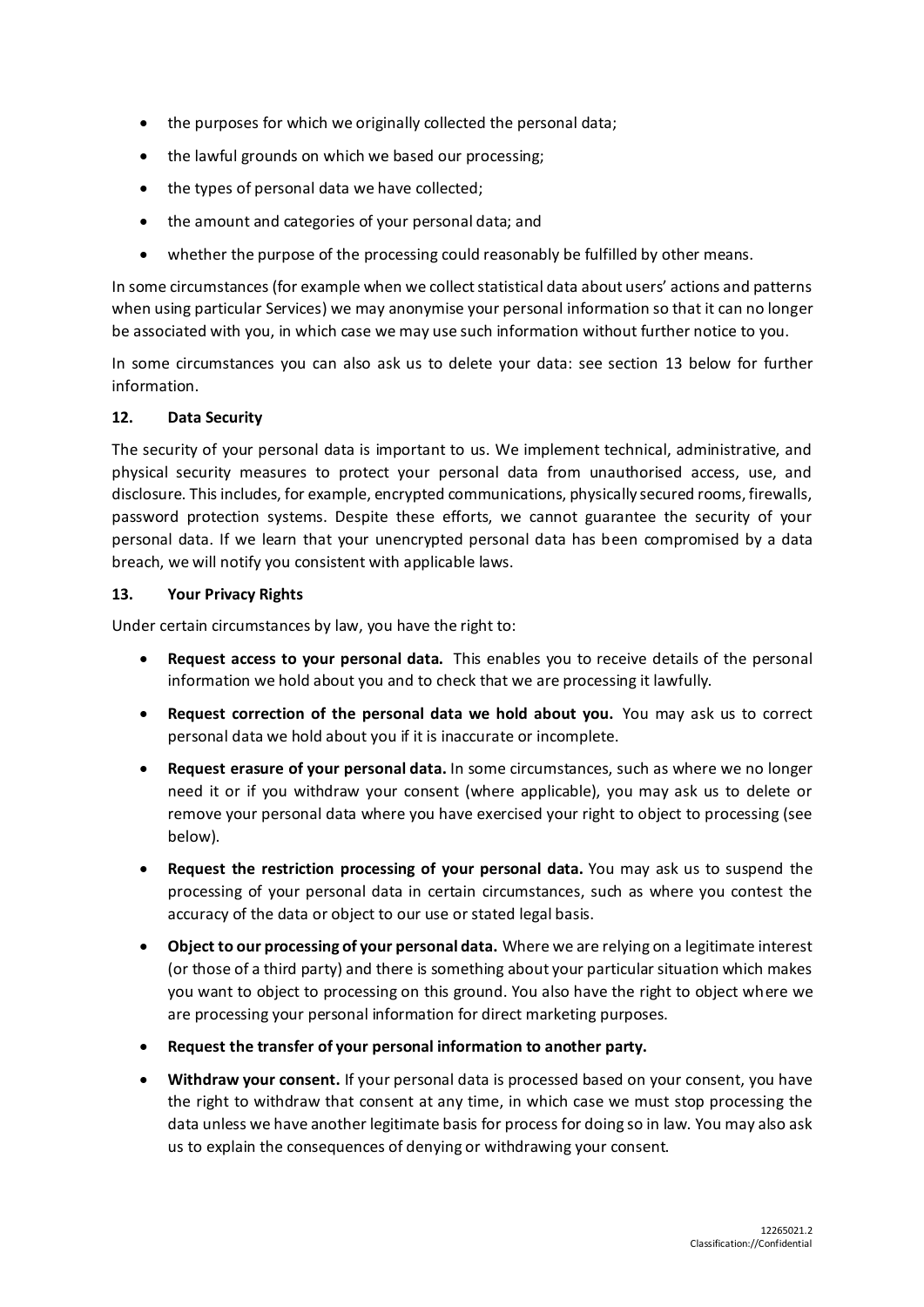If you wish to exercise any of the above rights, please contact us using the information in section [16](#page-11-0) below.

You will not usually have to pay a fee to access your personal information (or to exercise any of the other rights). However, we may charge a reasonable fee if your request for access is clearly unfounded or excessive. Alternatively, we may refuse to comply with the request in such circumstances.

We may need to request specific information from you to help us confirm your identity and ensure your right to access the information (or to exercise any of your other rights). This is another appropriate security measure to ensure that personal information is not disclosed to any person who has no right to receive it.

### **14. California Consumers' Rights**

If you are a resident of California you have the following additional rights set out in this section.

# **California Shine the Light Law**

California residents may request information from us concerning any disclosures of personal data we may have made in the prior calendar year to third parties for their own direct marketing purposes. If you are a California resident and you wish to request information about our compliance with this law or our privacy practices, please write us using the information in section [16](#page-11-0) below and specify that you are making a "California Shine the Light" request.

# **California Consumer Privacy Act of 2018**

In the chart below, we identify each category of personal information that we have collected about our users in the last 12 months, using the categories enumerated in the CCPA. If we have collected that category of personal information in the last 12 months, an "X" appears in the corresponding row in the second column of the chart. For each category of personal information we have collected, we also identify (i) the source(s) from which the information was collected; (ii) the purpose(s) for which it was collected; and (iii) the categories of third parties, if any, with which it has been shared.

| <b>Categories of</b><br><b>Personal Information 12 months)</b> | <b>Collected (in the last</b> | <b>Categories of</b><br>Source(s) | <b>Purpose(s) for</b><br><b>Collection or Sale</b>    | <b>Categories of Third</b><br><b>Parties With Which</b><br>It Has Been Shared |
|----------------------------------------------------------------|-------------------------------|-----------------------------------|-------------------------------------------------------|-------------------------------------------------------------------------------|
| Name                                                           |                               |                                   |                                                       |                                                                               |
| Alias                                                          |                               |                                   |                                                       |                                                                               |
| Signature                                                      |                               |                                   |                                                       |                                                                               |
| Postal address                                                 |                               |                                   |                                                       |                                                                               |
| <b>Email address</b>                                           | Only if login via email       |                                   | Login<br>sending<br>marketing<br>emails if you opt in |                                                                               |
| Telephone number                                               |                               |                                   |                                                       |                                                                               |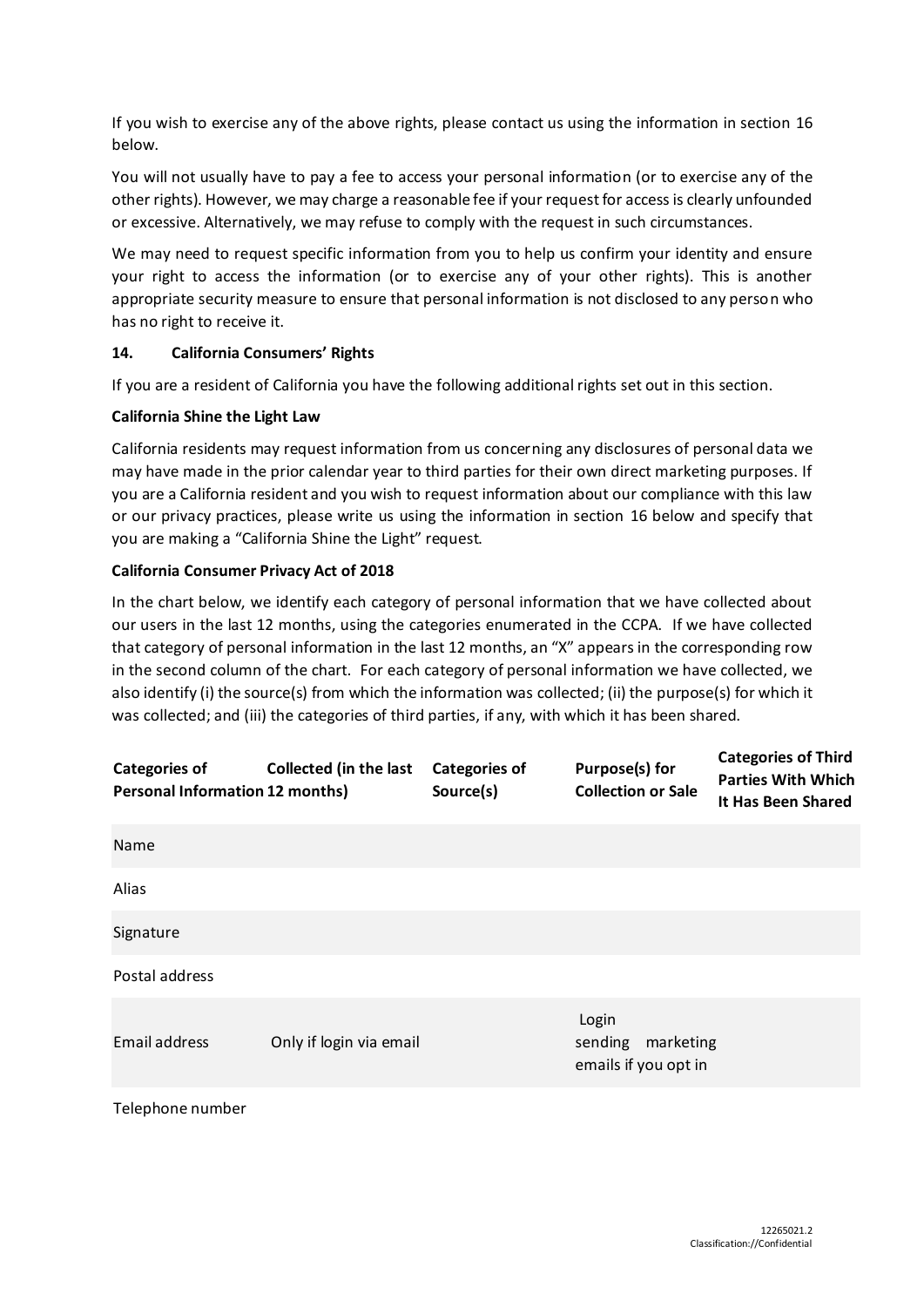| Unique<br>personal<br>identifier (e.g., device x<br>ID, ad ID, IP address,<br>$etc.$ ) |                       | consumer                            | internal support<br>analytics marketing advertising | data analytics<br>providers<br>networks |  |  |
|----------------------------------------------------------------------------------------|-----------------------|-------------------------------------|-----------------------------------------------------|-----------------------------------------|--|--|
| policy<br>Account<br>or<br>number<br>(e.g.,<br>banking,<br>insurance,<br>credit, etc.) |                       |                                     |                                                     |                                         |  |  |
| Government<br>number (e.g., SSN,<br>driver's<br>license,<br>passport, etc.)            | ID                    |                                     |                                                     |                                         |  |  |
| Physical<br>characteristics<br>description                                             | or                    |                                     |                                                     |                                         |  |  |
| <b>Biometric</b><br>information                                                        |                       |                                     |                                                     |                                         |  |  |
| Professional<br>employment-related<br>information                                      | or                    |                                     |                                                     |                                         |  |  |
| Education<br>information                                                               |                       |                                     |                                                     |                                         |  |  |
| <b>Medical information</b>                                                             |                       |                                     |                                                     |                                         |  |  |
| Financial<br>information                                                               |                       |                                     |                                                     |                                         |  |  |
| Insurance<br>information                                                               |                       |                                     |                                                     |                                         |  |  |
| Commercial<br>information<br>(e.g., X)<br>purchase history)                            |                       | app storefront<br>operators         | internal support<br>analytics marketing advertising | data analytics<br>providers<br>networks |  |  |
| Geolocation data                                                                       | X (nearest City only) | consumer data<br>analytics provider | internal support<br>analytics marketing advertising | data analytics<br>providers<br>networks |  |  |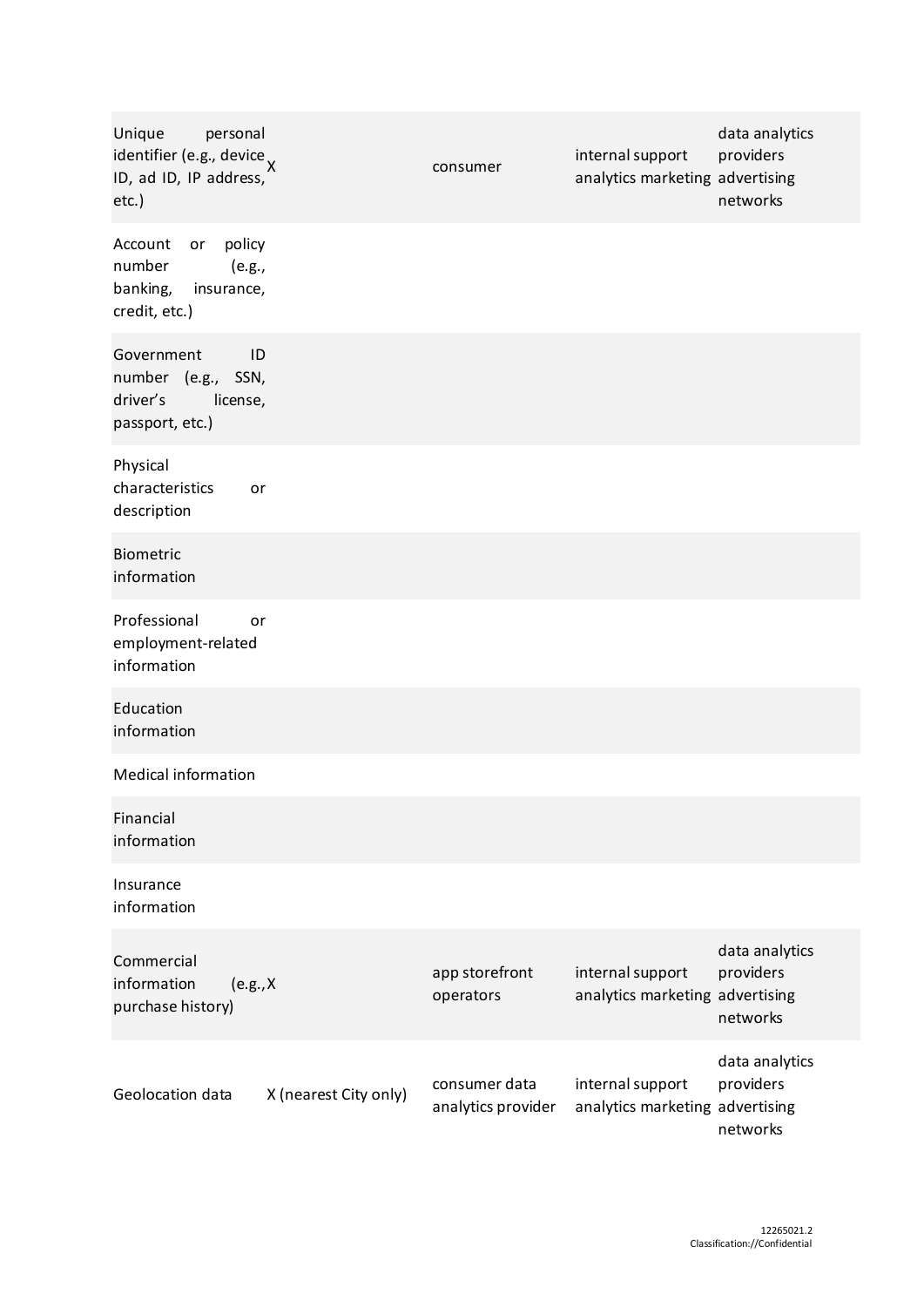| Internet or other<br>electronic network<br>activity information<br>(e.g., browsing orX<br>search history,<br>interaction with an<br>online service, etc.) | consumer data<br>analytics provider | internal support<br>analytics marketing advertising | data analytics<br>providers<br>networks |
|-----------------------------------------------------------------------------------------------------------------------------------------------------------|-------------------------------------|-----------------------------------------------------|-----------------------------------------|
| Audio information                                                                                                                                         |                                     |                                                     |                                         |
| Visual information                                                                                                                                        |                                     |                                                     |                                         |
| Electronic, olfactory,<br>thermal, or similar<br>information                                                                                              |                                     |                                                     |                                         |
| Inferences<br>drawn<br>from any of the above<br>information to create<br>a profile                                                                        |                                     |                                                     |                                         |
|                                                                                                                                                           |                                     |                                                     |                                         |

#### **Categories of Personal Information Sold or Disclosed**

In the last 12 months, we have not sold, rented, released, disclosed, disseminated, made available, transferred, or otherwise communicated your personal information to another business or third party for monetary or other valuable consideration.

#### **Sale of Minor's personal information**

If we know you are under 16 years of age, we will not sell, rent, release, disclose, disseminate, make available, transfer, or otherwise communicate to any other business or third party for monetary or other valuable consideration your personal information.

#### **Rights of California Residents**

- **Right to Know**
	- $\circ$  If you are a California resident, you may submit, free of charge, but no more than twice in a 12 month period, a verifiable request for the following information:
- o The specific pieces of personal information we have about you;
- o The categories of personal information we collected, sold or disclosed for a business purpose about you within the last 12 months;
- o The categories of sources from which the personal information was collected;
- o The purposes for which the information was collected or sold; and
- o The categories of third parties to which the information was sold, disclosed for a business purpose, or otherwise shared.
- $\circ$  If possible, we will provide this information to you in a readily usable format that allows transmission to another entity.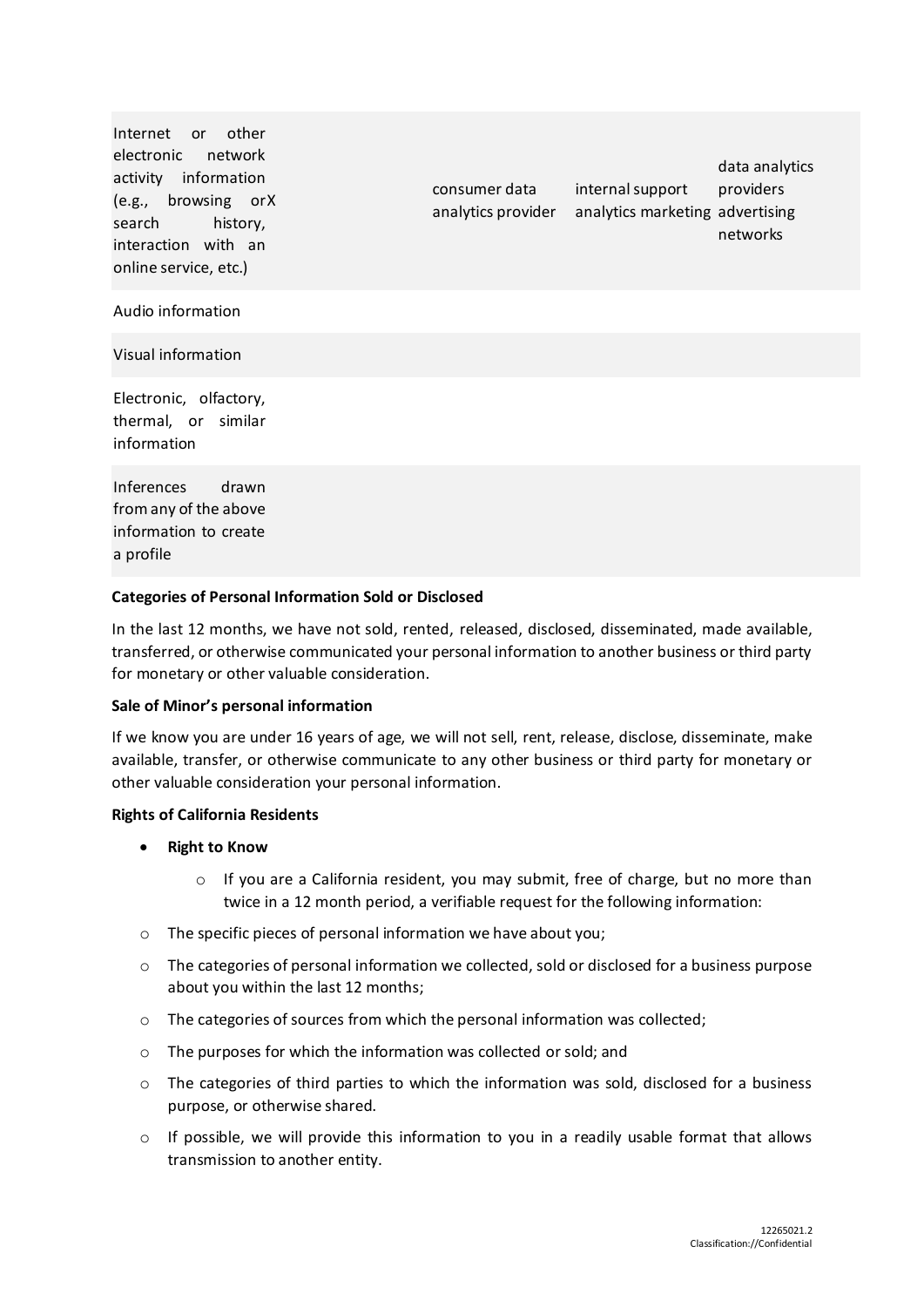To submit a request, please contact us using the information in section [16](#page-11-0) below. Within 10 business days of receipt, we will let you know we received your request. We will provide a substantive response within 45 calendar days, unless we need more time, in which case we will notify you. If we need additional information to verify your identity, we will contact you to request that information. If we are not able to verify your identity, we will deny your request, but if applicable, we will refer you to the applicable sections of this Policy that address our data collection and use practices. If we deny your request, even if only in part, we will explain the reason in our response.

- **Right to Delete:** You may submit a verifiable request for us to delete any personal information we have collected about you. To submit a request, please contact us using the information in sectio[n 16](#page-11-0) below. Within 10 business days of receipt, we will confirm receipt of your request. We will provide a substantive response within 45 calendar days, unless we need more time, in which case we will notify you. If we need additional information to verify your identity, we will contact you to request that information. If we are not able to verify your identity, we will deny your request to delete. If we deny your request, even if only in part, we will explain the reason in our response. In either case, we will maintain a record of your request and our response.
- **Right to be Free from Discrimination:** We may not discriminate against you because you have chosen to exercise your rights, including, for example, by denying you access to the Services or charging you different rates or prices for the same online services, unless that difference is reasonably related to the value provided by your data.
- **Exercising Your Rights:** To submit a verifiable request or to otherwise contact us for more information about how to exercise your rights, please follow the instructions above.

If you would like to designate an authorized agent to make a request on your behalf, you must (i) provide the agent signed permission to do so, (ii) provide proof of your identity, and (iii) directly confirm you provided the authorized agent permission to submit the request. If we do not receive the above, we will deny the request.

### **15. Nevada Consumers' Rights**

If you are a resident of Nevada this section applies.

Nevada law requires each business to establish an email address or other means by which Nevada consumers may submit requests directing the business not to sell certain kinds of personal information that the business has collected or will collect about the consumer. A sale under Nevada law is the exchange of certain kinds of personal information for monetary consideration by the business to a third party for the third party to license or sell the personal information to other third parties. If you are a Nevada consumer and wish to submit a request relating to our compliance with Nevada law, please contact us using the information in sectio[n 16](#page-11-0) below.

#### <span id="page-11-0"></span>**16. Contact Us**

We are happy to answer any questions you have about this Policy, address any complaints, or help you exercise your privacy rights. Please contact us at:

Marmalade Game Studio Ltd.

33 Charlotte Street

Fitzrovia, London W1T 1RR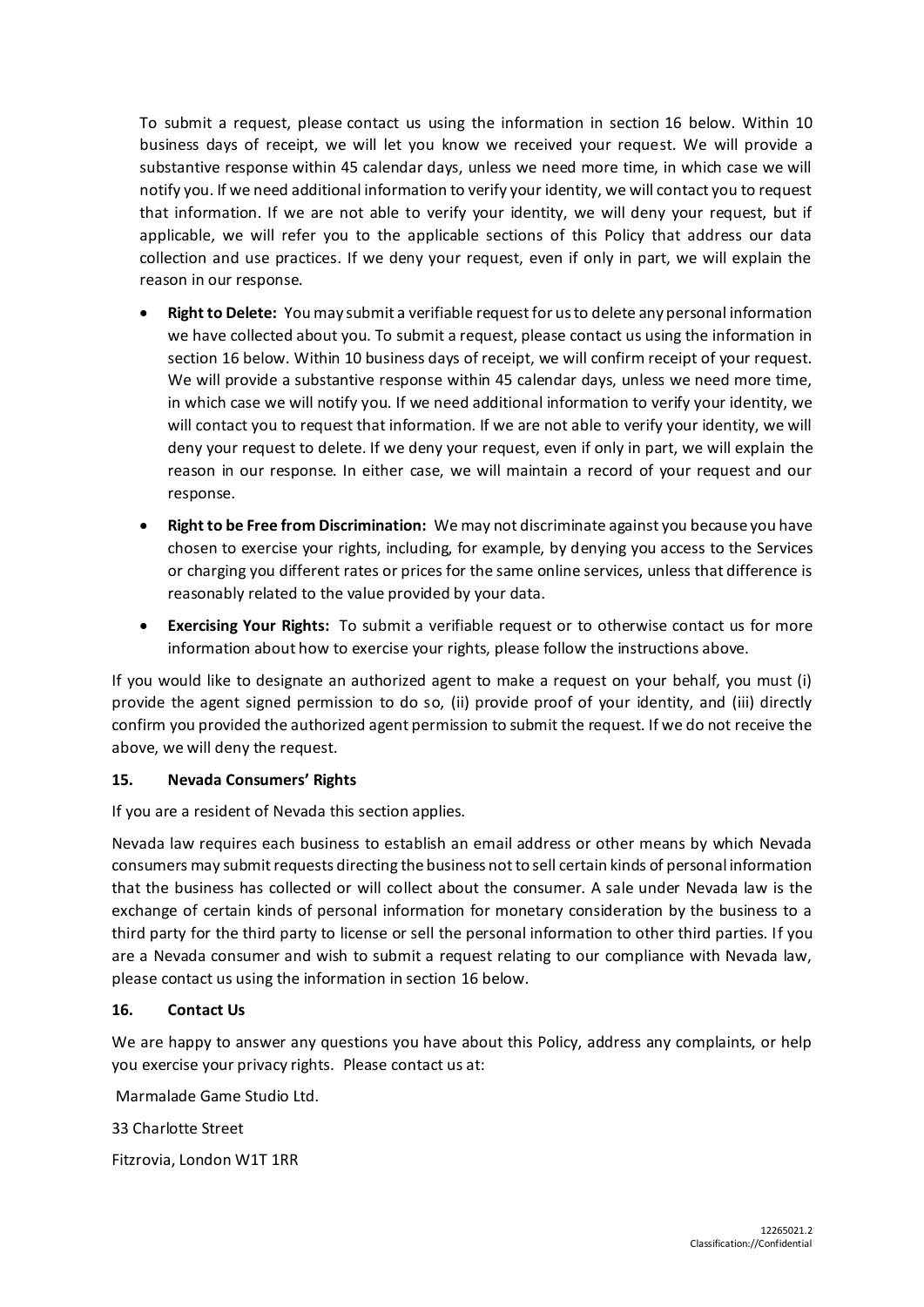United Kingdom Data Protection Officer: [Natalia.egyed@marmalademail.com](mailto:Natalia.egyed@marmalademail.com) or +44 7584603827. For users located in the EEA: Marmalade Game Studio Ltd. Rua Marcos de Assunção N6, Piso 3, GB 3.03 2805-290, Almada Portugal

Data Protection Officer: [Natalia.egyed@marmalademail.com](mailto:Natalia.egyed@marmalademail.com) or +44 7584603827.

You also have the right to make a complaint to the Information Commissioner's Office (ICO: [www.ico.org.uk\)](http://www.ico.org.uk/), the UK supervisory authority for data protection issues, at any time. We would, however, appreciate the chance to deal with your concerns before you approach the ICO so please contact us in the first instance.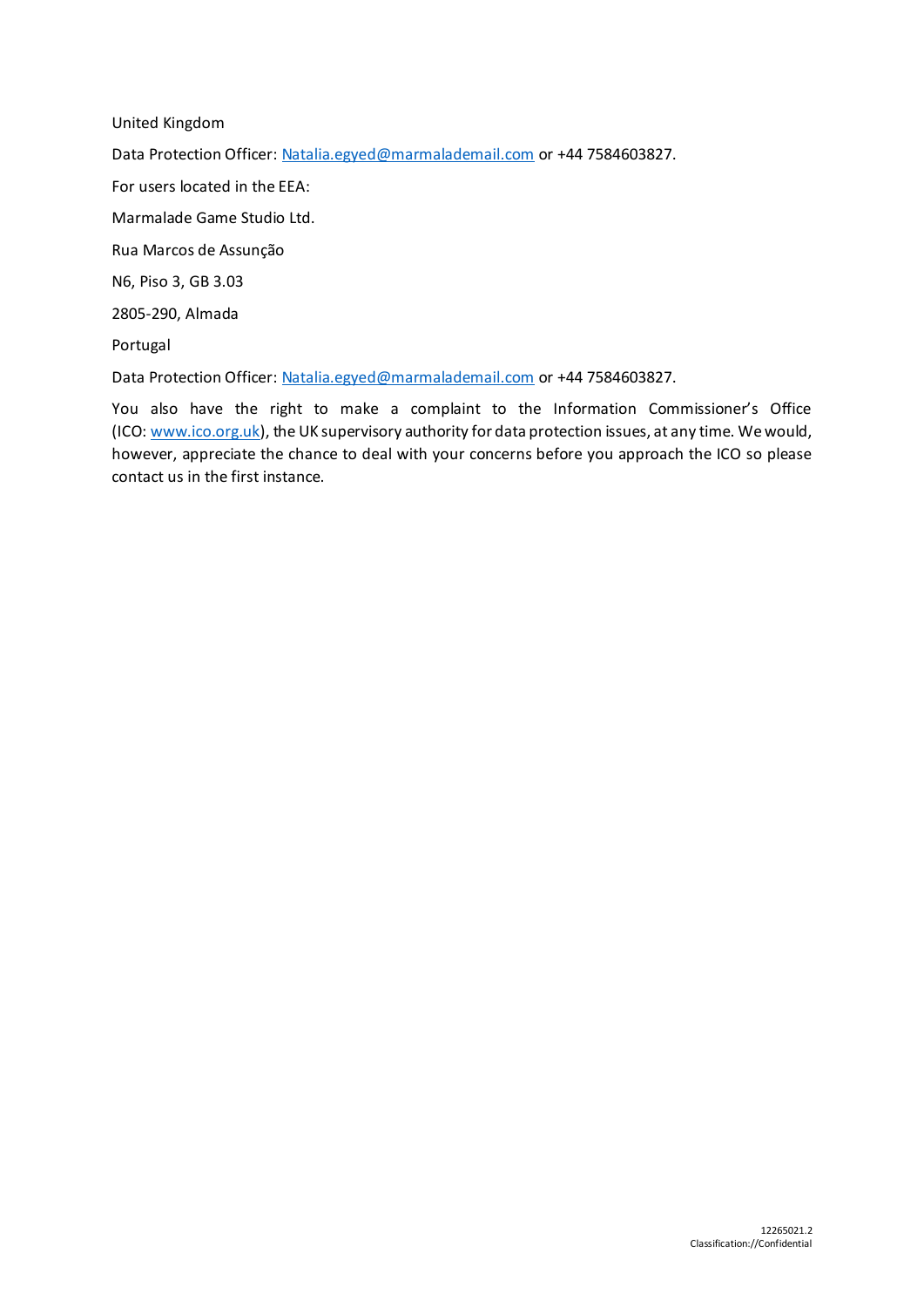# Schedule A – Service-specific details

#### **BATTLESHIP**

Battleship is an interactive Game available for download on ioS and Android mobile and tablet devices, Nintendo Switch devices and PC from the App Store, Google Play, Nintendo Switch and Steam.

This privacy policy together with the terms of the EULA for Battleship available at: <https://marmaladegamestudio.com/wp-content/uploads/2018/05/EULA.pdf> applies to your use of the Game.

Battleship is categorised as a Family Friendly Game for players of all ages. For more information see section 5 (Parents and Children).

When you play Battleship we may share certain information we collect about you with third parties including: Gamesparks; Unity 3D; Google; Apple; Apps Flyer; Facebook; Amazon and PlayFab

#### **CLUE**

Clue, also known as Cluedo the classic murder mystery game, is an interactiveGame available for download on ioS and Android mobile and tablet devices, Nintendo Switch devices and PC from the App Store, Google Play, Nintendo Switch and Steam.

This privacy policy together with the terms of the EULA for Clue available at: <https://marmaladegamestudio.com/wp-content/uploads/2018/05/EULA.pdf> applies to your use of the Game.

Clue is not intended for or directed at, children and we do not knowingly or intentionally collect or process data relating to any such children who may be playing it.

When you play Clue we may share certain information we collect about you with third parties including: Playfab; Photon; Firebase Crashlytics; Apps Flyer; Unity 3D and Facebook.

#### **JIGSAW VIDEO PARTY**

Jigsaw Video Party is an interactive mobile Game available for download on ioS and Android mobile and tablet devices from the App Store and Google Play.

This privacy policy together with the terms of the EULA for Jigsaw Video Party available at: <https://marmaladegamestudio.com/wp-content/uploads/2018/05/EULA.pdf> applies to your use of the Game.

Jigsaw Video Party is not intended for or directed at, children and we do not knowingly or intentionally collect or process data relating to any such children who may be playing it.

Jigsaw Video Party integrates our optional Bubble feature which enables you to seamlessly text and video chat with friend in-game while you play.

When you play Jigsaw Video Party we may share certain information we collect about you with third parties including: Playfab; Photon; Firebase Crashlytics; Facebook; Apps Flyer; Unity 3D; Google; Apple; AGORA; Facebook and Mail Chimp.

#### **JUMANJI: THE CURSE RETURNS**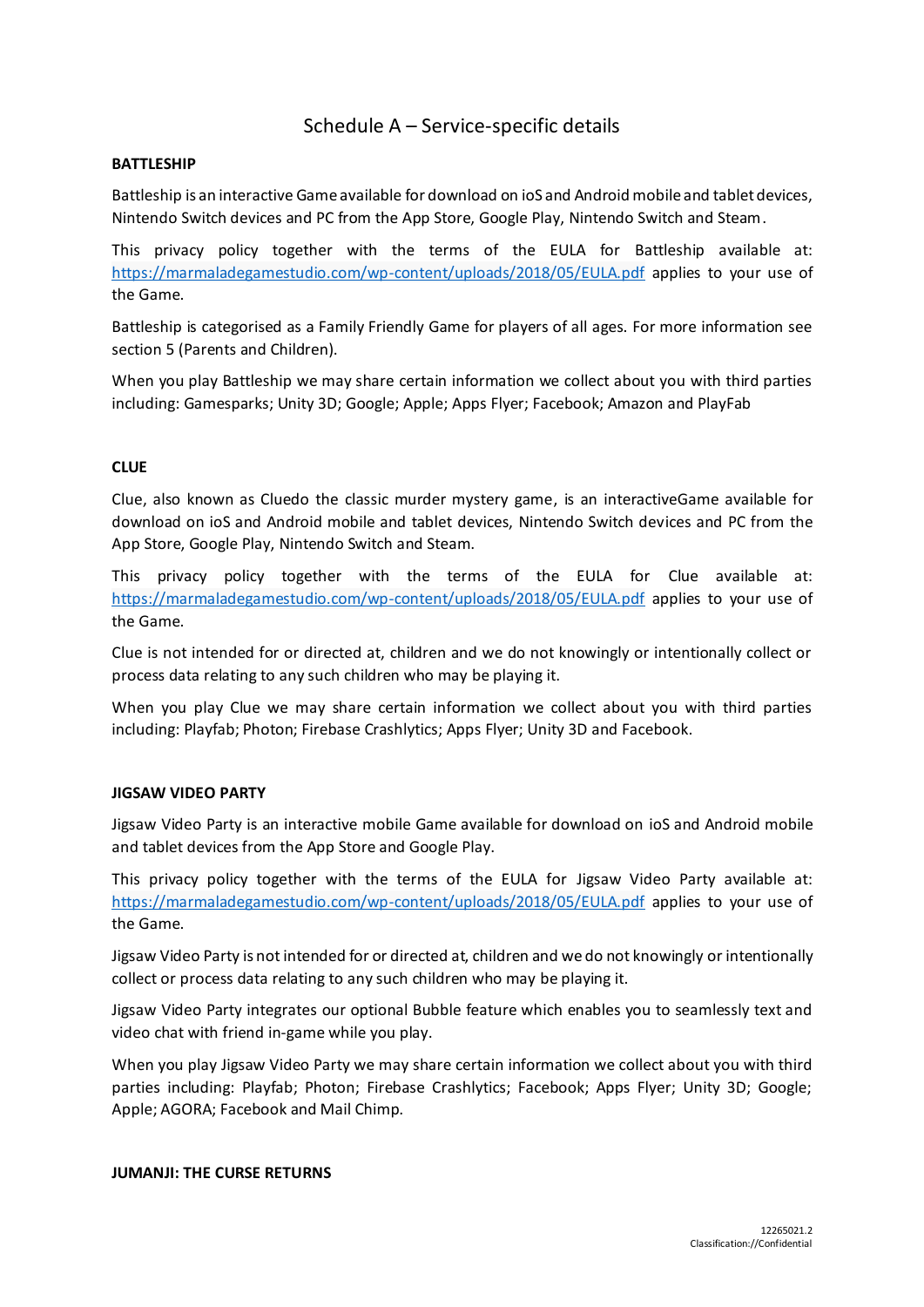Jumanji: The Curse Returns is an interactive Game available for download on ioS and Android mobile and tablet devices and PC from the App Store, Google Play and Steam.

This privacy policy together with the terms of the EULA for Jumanji: The Curse Returns available at: <https://marmaladegamestudio.com/wp-content/uploads/2018/05/EULA.pdf> applies to your use of the Game.

Jumanji: The Curse Returns is not intended for or directed at, children and we do not knowingly or intentionally collect or process data relating to any such children who may be playing it.

When you play Jumanji: The Curse Returns we may share certain information we collect about you with third parties including: Playfab; Photon; Firebase Crashlytics; Facebook; Apps Flyer; Unity 3D; Google; Apple and Facebook.

#### **MONOPOLY**

Monopoly, the popular Hasbro board game, is an interactive mobile Game available for download on ioS and Android mobile and tablet devices and Sky TV from the App Store, Google Play and Sky.

This privacy policy together with the terms of the EULA for Monopoly available at: <https://marmaladegamestudio.com/wp-content/uploads/2018/05/EULA.pdf>

applies to your use of the Game.

Monopoly is categorised as a Family Friendly Game for players of all ages. For more information see section 5 (Parents and Children).

Monopoly integrates our optional Bubble feature which enables you to seamlessly text and video chat with friend in-game while you play. However, we disable this feature for any Children we identify as playing the Game.

When you play Monopoly we may share certain information we collect about you with third parties including: Playfab; Photon; Firebase Crashlytics; Facebook; Apps Flyer; Unity 3D; Google; Apple; AGORA; Facebook and Mailchimp.

#### **MONOPOLY SUDOKU**

Monopoly Sudoku, featuring characters from the popular Hasbro board game, is an interactive mobile Game available for download on ioS and Android mobile and tablet devices from the App Store and Google Play.

This privacy policy together with the terms of the EULA for Monopoly Sudoku available at: <https://marmaladegamestudio.com/wp-content/uploads/2018/05/EULA.pdf>

applies to your use of the Game.

Monopoly Sudoku is categorised as a Family Friendly Game for players of all ages. For more information see section 5 (Parents and Children).

When you play Monopoly Sudoku we may share certain information we collect about you with third parties including: Chilli Connect; Unity 3D; Google; Apple; Apps Flyer; Facebook; OneSignal and PlayFab.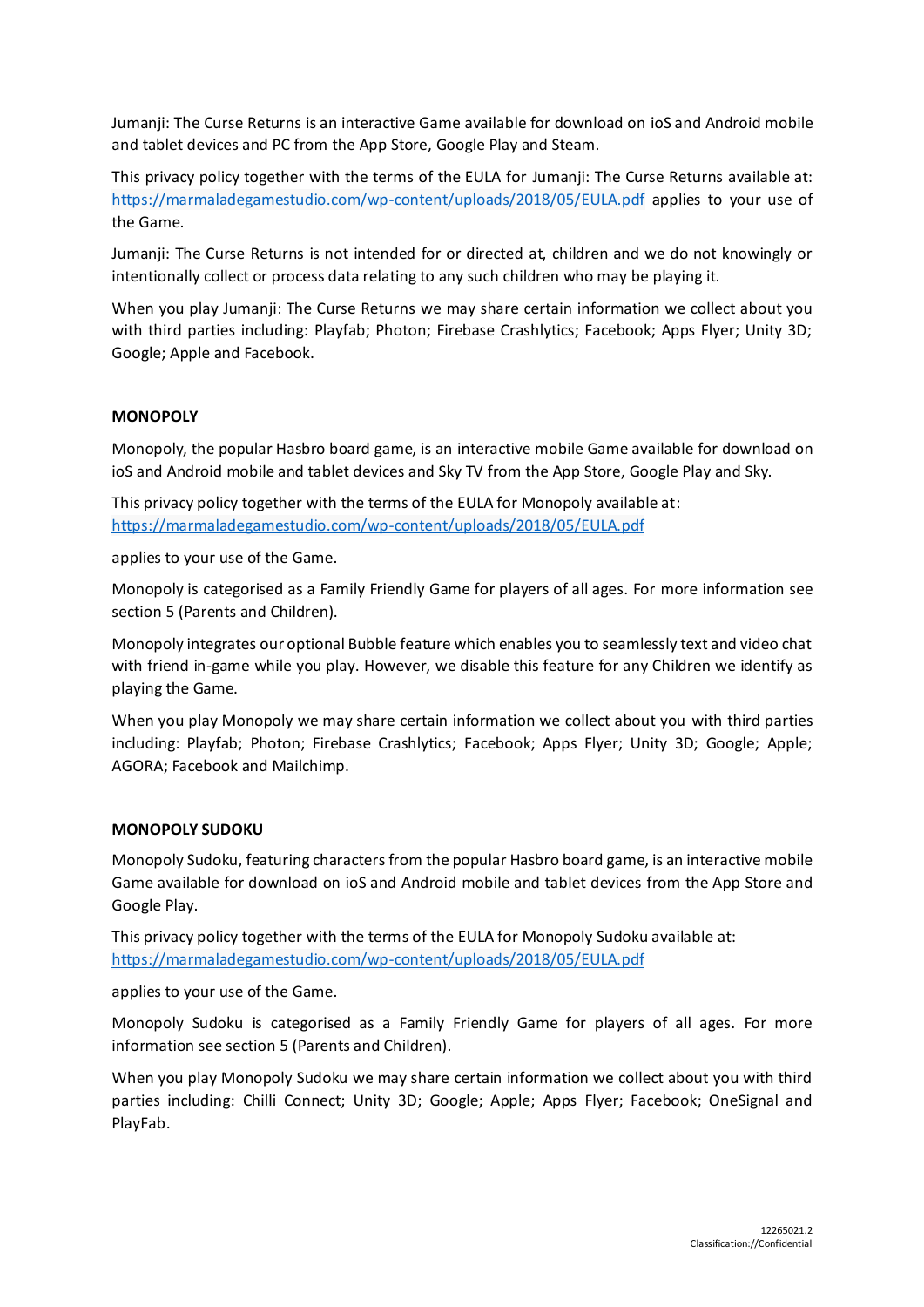#### **TABOO**

Taboo is an interactive mobile Game available for download on ioS and Android mobile and tablet devices from the App Store and Google Play.

This privacy policy together with the terms of the EULA for Taboo available at:

<https://marmaladegamestudio.com/wp-content/uploads/2018/05/EULA.pdf>applies to your use of the Game.

Taboo is not intended for or directed at, children and we do not knowingly or intentionally collect or process data relating to any such children who may be playing it.

Taboo integrates our optional Bubble Chat feature which enables you to seamlessly text and video chat with friend in-game while you play. However, we disable this feature for any Children we identify playing the game.

When you play Taboo we may share certain information we collect about you with third parties including: Playfab; Photon; Firebase Crashlytics; Facebook; Apps Flyer; Unity 3D; Google; Apple; AGORA; Facebook and Mail Chimp.

#### **THE GAME OF LIFE**

The Game of Life is a mobile Game available for download on ioS and Android mobile and tablet devices and PC from the App Store, Google Play and Steam.

This privacy policy together with the terms of the EULA for The Game of Life available at: <https://marmaladegamestudio.com/wp-content/uploads/2018/05/EULA.pdf> applies to your use of the Game.

The Game of Life is categorised as a Family Friendly Game for players of all ages. For more information see section 5 (Parents and Children).

When you play The Game of Life we may share certain information we collect about you with third parties including: Photon; Localytics; Facebook; Google; Apple.

#### **THE GAME OF LIFE 2**

The Game of Life 2 is a mobile Game available for download on ioS and Android mobile and tablet devices, Nintendo Switch devices and PC from the App Store, Google Play, Nintendo Switch and Steam.

This privacy policy together with the terms of the EULA for The Game of Life 2 available at: <https://marmaladegamestudio.com/wp-content/uploads/2018/05/EULA.pdf> applies to your use of the Game.

The Game of Life 2 is categorised as a Family Friendly Game for players of all ages. For more information see section 5 (Parents and Children).

When you play The Game of Life 2 we may share certain information we collect about you with third parties including: Playfab; Photon; Firebase Crashlytics; Facebook; Apps Flyer; Unity 3D; Google; Apple; AGORA; Facebook; Mailchimp; Gamesight and Firebase.

#### **THE GAME OF LIFE VACATIONS**